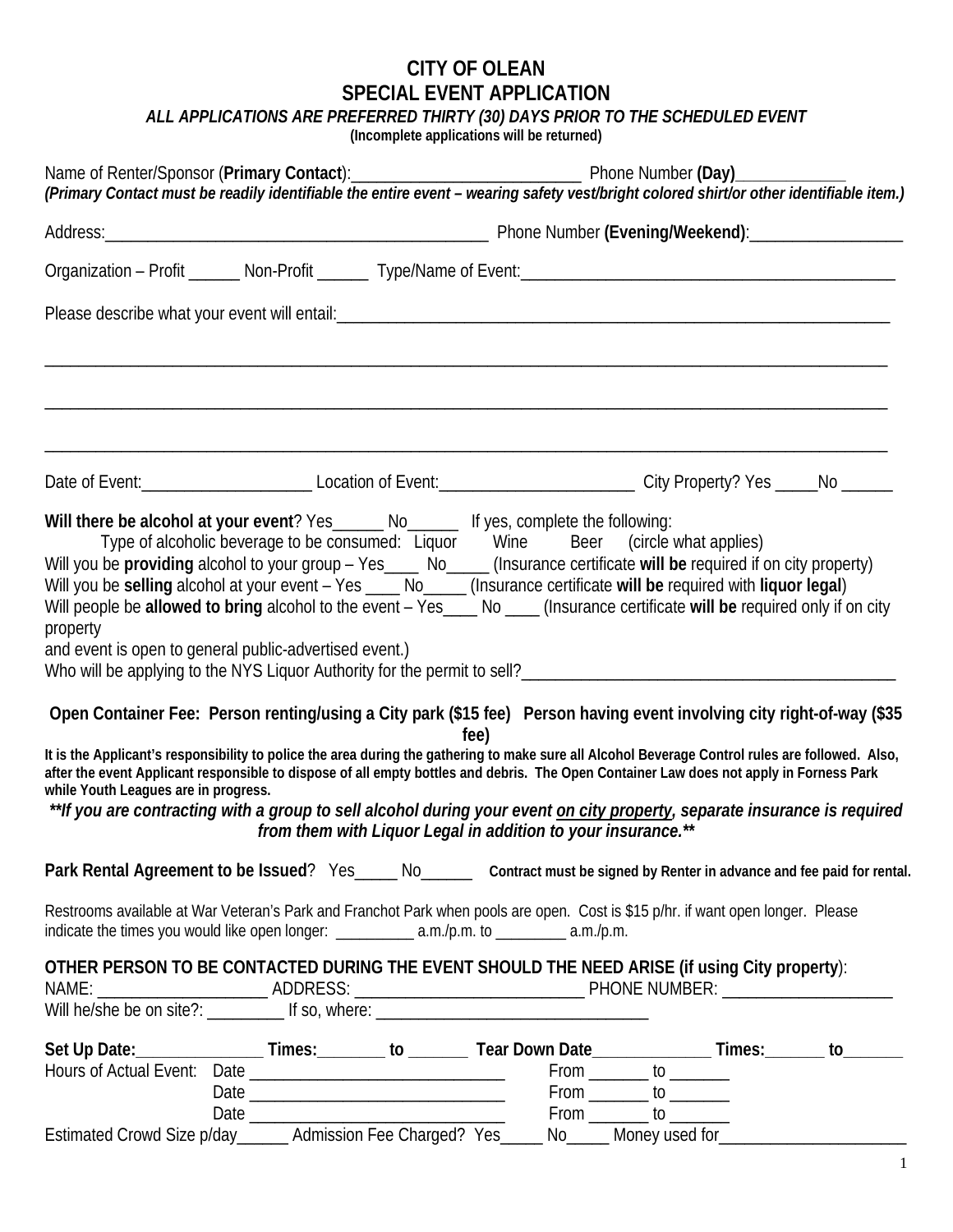**IN THE EVENT OF AN EMERGENCY – SUCH AS TORNADO WARNINGS, HIGH WINDS, ETC**., above Contact Person will be notified by Police Dispatch of impending danger. – Please explain your plan of action for the participants of your event in the event you receive notification:

\_\_\_\_\_\_\_\_\_\_\_\_\_\_\_\_\_\_\_\_\_\_\_\_\_\_\_\_\_\_\_\_\_\_\_\_\_\_\_\_\_\_\_\_\_\_\_\_\_\_\_\_\_\_\_\_\_\_\_\_\_\_\_\_\_\_\_\_\_\_\_\_\_\_\_\_\_\_\_\_\_\_\_\_\_\_\_\_\_\_\_\_\_\_\_\_\_\_\_ \_\_\_\_\_\_\_\_\_\_\_\_\_\_\_\_\_\_\_\_\_\_\_\_\_\_\_\_\_\_\_\_\_\_\_\_\_\_\_\_\_\_\_\_\_\_\_\_\_\_\_\_\_\_\_\_\_\_\_\_\_\_\_\_\_\_\_\_\_\_\_\_\_\_\_\_\_\_\_\_\_\_\_\_\_\_\_\_\_\_\_\_\_\_\_\_\_\_\_ \_\_\_\_\_\_\_\_\_\_\_\_\_\_\_\_\_\_\_\_\_\_\_\_\_\_\_\_\_\_\_\_\_\_\_\_\_\_\_\_\_\_\_\_\_\_\_\_\_\_\_\_\_\_\_\_\_\_\_\_\_\_\_\_\_\_\_\_\_\_\_\_\_\_\_\_\_\_\_\_\_\_\_\_\_\_\_\_\_\_\_\_\_\_\_\_\_\_\_ \_\_\_\_\_\_\_\_\_\_\_\_\_\_\_\_\_\_\_\_\_\_\_\_\_\_\_\_\_\_\_\_\_\_\_\_\_\_\_\_\_\_\_\_\_\_\_\_\_\_\_\_\_\_\_\_\_\_\_\_\_\_\_\_\_\_\_\_\_\_\_\_\_\_\_\_\_\_\_\_\_\_\_\_\_\_\_\_\_\_\_\_\_\_\_\_\_\_\_

Please be aware that the City of Olean is not responsible for providing an evacuation site for your event.

| <b>WILL THE EVENT INCLUDE:</b>                                                                                                                                                                                                                                                                               |  |  |  |  |  |  |                                         |
|--------------------------------------------------------------------------------------------------------------------------------------------------------------------------------------------------------------------------------------------------------------------------------------------------------------|--|--|--|--|--|--|-----------------------------------------|
| PARADE YES _______ NO _______ (MAP OF DESIRED ROUTE MUST BE ATTACHED)<br>RUN OR WALK YES ______ NO ______ (MAP OF DESIRED ROUTE MUST BE ATTACHED)                                                                                                                                                            |  |  |  |  |  |  |                                         |
|                                                                                                                                                                                                                                                                                                              |  |  |  |  |  |  | (MAP OF DESIRED ROUTE MUST BE ATTACHED) |
| Fireworks or Hazardous Materials? Yes_____ No_____ Carnival or Amusement Rides? Yes______ No______                                                                                                                                                                                                           |  |  |  |  |  |  |                                         |
|                                                                                                                                                                                                                                                                                                              |  |  |  |  |  |  |                                         |
| Will the event include music? Yes_____ No ____ Live Group?______ Recorded?_____ Amplifier used? Yes_____ No____<br>Where will music/band be located? Movement Cost of Stage is \$200 for delivery/setup/pickup.<br>Date Stage to be set-up? Movement Cost of Stage is \$200 for delivery/setup/pickup.       |  |  |  |  |  |  |                                         |
| Will extra trash cans be requested from the City? Yes_____ No_____ How Many?_______ No Charge                                                                                                                                                                                                                |  |  |  |  |  |  |                                         |
| Will extra benches be requested from the City? Yes_____ No_____ How Many?________ No Charge                                                                                                                                                                                                                  |  |  |  |  |  |  |                                         |
| Will cones be requested from the City? Yes______ No______ How many? ________ No Charge<br>(Group is required to pick up above requested items in Bradner Stadium by workshop between 9 a.m. and 3 p.m.<br>Monday - Friday and be returned the following Monday - same time and place.)                       |  |  |  |  |  |  |                                         |
| Is there any other city equipment (fork lift, etc.) or city personnel required for your event (there may be additional cost):                                                                                                                                                                                |  |  |  |  |  |  |                                         |
| FOR EVENTS ON CITY PROPERTY, GARBAGE PICK-UP WILL BE MADE ONLY TO GARBAGE CANS ON SITE.<br>ADDITIONAL GARBAGE MUST BE BAGGED AND TAGGED OR REMOVED FROM PREMISES.<br>ADDITIONAL CHARGES WILL BE BILLED TO THE SPONSOR IF GARBAGE/ GROUNDS NOT PICKED UP.<br>See Park/Facility Rental Contract for more info. |  |  |  |  |  |  |                                         |
| WILL ELECTRIC BE NEEDED FOR EVENT? Yes______ No_____                                                                                                                                                                                                                                                         |  |  |  |  |  |  |                                         |
| WILL GENERATORS BE USED? Yes____ No____ If yes, where will they be located?_________________________                                                                                                                                                                                                         |  |  |  |  |  |  |                                         |
|                                                                                                                                                                                                                                                                                                              |  |  |  |  |  |  |                                         |
| WILL TENTS/CANOPIES OR OTHER MEMBRANE STRUCTURES EITHER PERMANENT OR TEMPORARY BE ERECTED                                                                                                                                                                                                                    |  |  |  |  |  |  |                                         |

**AT EVENT**? (NYS Codes requires inspection of all tents, etc. to make sure they are secured and erected properly.) Yes \_\_\_\_\_ No \_\_\_\_\_ **If yes, list size of tents & submit plot plan. If not on city property, building permit must be obtained from Code Enforcement Office. If on city property, approval from both the City of Olean Electrical Division and Code**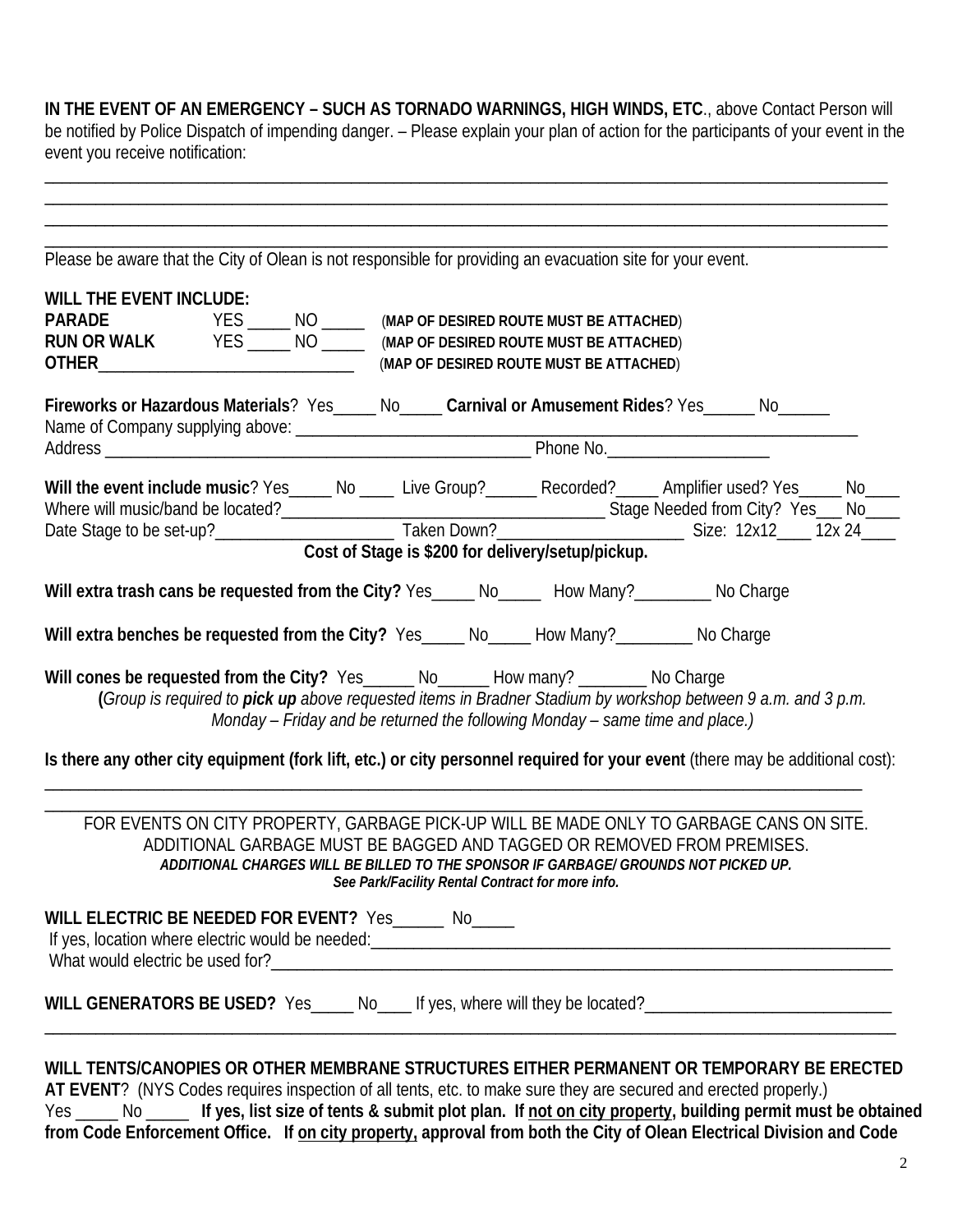**Enforcement Office must be obtained (No cost). BOTH SPONSOR/RENTER AND CONTRACTOR (Person installing tents) MUST call 376-5683 (Codes) and 376-5662 (Electrical) at least 1 week in advance to schedule on-site meetings. Underground utilities must also be contacted by CONTRACTOR – 1-800-962-7962 (5 days in advance). Contractor to provide Sponsor/Renter with ticket number given by underground.**

| Size of Tent                                                                                                                                                                                                                                                                                                                                                                                                                                                                                 | Size of Tent | Size of Tent                                                                                         | Size of Tent              | Size of Tent              |
|----------------------------------------------------------------------------------------------------------------------------------------------------------------------------------------------------------------------------------------------------------------------------------------------------------------------------------------------------------------------------------------------------------------------------------------------------------------------------------------------|--------------|------------------------------------------------------------------------------------------------------|---------------------------|---------------------------|
| Enclosed Yes_No_________Enclosed Yes_No_____Enclosed Yes_No____Enclosed Yes_No____Enclosed Yes__No_<br>Location_______________                                                                                                                                                                                                                                                                                                                                                               |              | Location______________________Location______________Location___________________Location_____________ |                           |                           |
|                                                                                                                                                                                                                                                                                                                                                                                                                                                                                              |              |                                                                                                      |                           |                           |
| WILL STREET(S) BE CLOSED FOR YOUR EVENT? Yes _____ No ______ Reason_________________________________<br>If yes, please specify streets to be closed and desired location for barricades to be delivered. Submit a map/diagram of<br>pro-posed street closures and desired location of barricades. Barricade fee is \$30. NO ANCHORING INTO BLACKTOP.<br>As a courtesy to the neighbors, please notify everyone on the street that you will be closing the street, giving dates and<br>times. |              |                                                                                                      |                           |                           |
|                                                                                                                                                                                                                                                                                                                                                                                                                                                                                              |              |                                                                                                      |                           |                           |
|                                                                                                                                                                                                                                                                                                                                                                                                                                                                                              |              |                                                                                                      |                           |                           |
|                                                                                                                                                                                                                                                                                                                                                                                                                                                                                              |              | Right of Way for emergency vehicles must be maintained at all times.                                 |                           |                           |
| Will special parking accommodations for vehicles be required? Yes_____ No_____ If yes, please specify:<br>(RV / Tractor Trailer etc.)<br>TYPE OF VEHICLE<br>PARKED                                                                                                                                                                                                                                                                                                                           | LOCATION     | TYPE OF PROPERTY                                                                                     | <b>TIMES</b><br>FROM / TO | <b>DATES</b><br>FROM / TO |
|                                                                                                                                                                                                                                                                                                                                                                                                                                                                                              |              | Trailer Fee Required - permit can be obtained from Codes Enforcement Office. Cost is \$25 p/trailer. |                           |                           |

**WILL THERE BE VENDORS**? YES \_\_\_\_\_ NO \_\_\_\_\_ Number of Vendors Expected: \_\_\_\_\_\_\_\_\_\_ *Sponsor/Host Application required. (Fee applies when on City owned property). (Sponsor/Renter will be required to obtain and fill out appropriate form. If sponsor/renter prefers to have each individual vendor obtain their own permit for sale, you should refer them to the City Clerk's Office so they can obtain a Transient Merchant's Application and submit same with the \$7.50 per vendor fee to the City Clerk's Office in advance.)*

| WILL POLICE OFFICERS BE REQUIRED FOR EVENT SECURITY PURPOSES? YES |      |          |                | ΝO | If yes: |
|-------------------------------------------------------------------|------|----------|----------------|----|---------|
| How many requested?                                               | From | am/pm to | am/pm Location |    |         |
| How many requested?                                               | From | am/pm to | am/pm Location |    |         |
| How many requested?                                               | From | am/pm to | am/pm Location |    |         |
|                                                                   |      |          |                |    |         |

| Will additional police officers be required for traffic control? Yes_ |  | No. | lf Yes, |
|-----------------------------------------------------------------------|--|-----|---------|
|-----------------------------------------------------------------------|--|-----|---------|

| How many requested? | rom | am/pm | am/pm Location |  |
|---------------------|-----|-------|----------------|--|
| How many requested? | rom | am/pm | am/pm Location |  |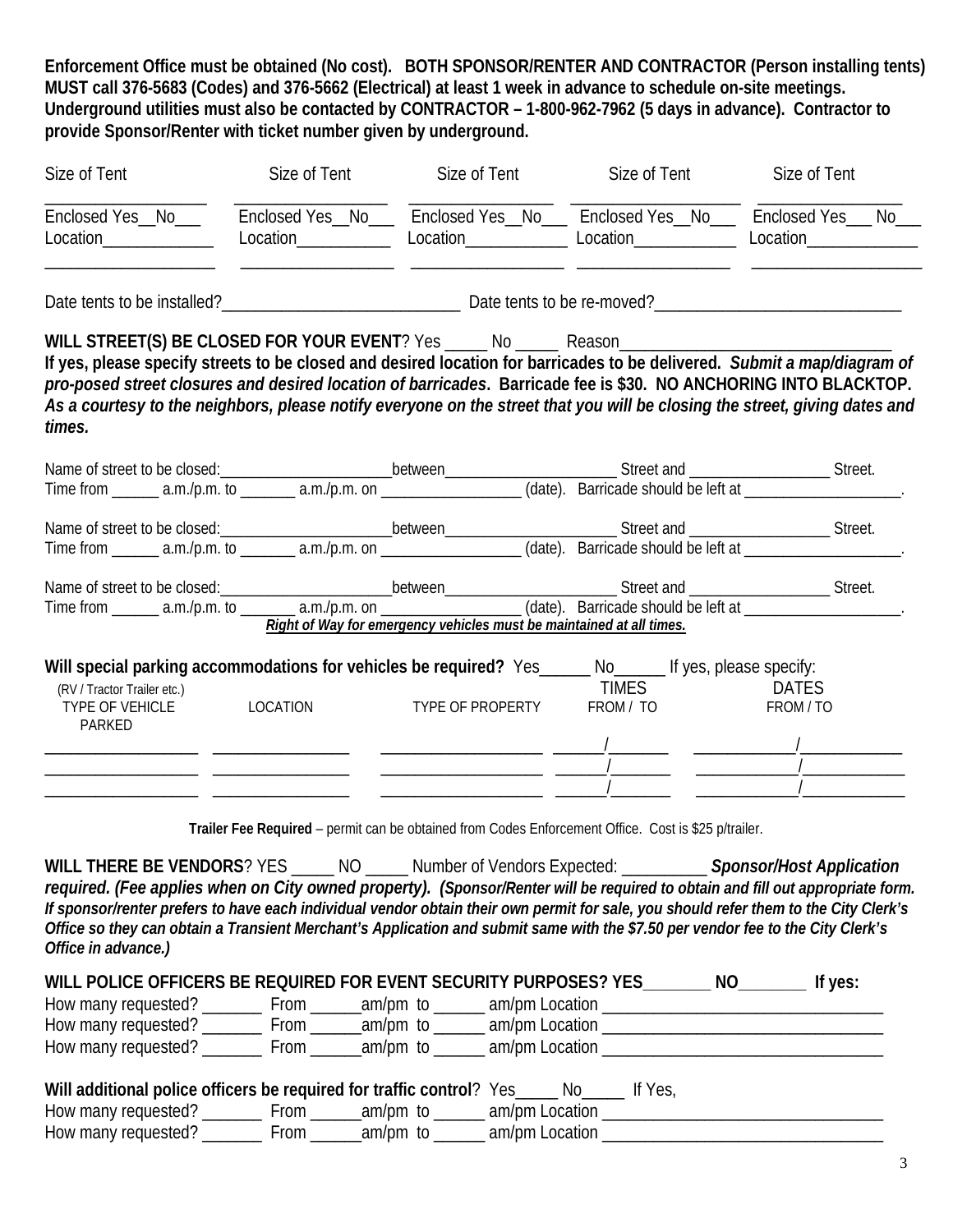**Will security be required for over-night**? Yes \_\_\_\_\_\_ No \_\_\_\_\_\_ If yes,

How Many? \_\_\_\_\_\_\_\_ From \_\_\_\_\_\_\_\_ a.m. to \_\_\_\_\_\_\_\_ p.m. on \_\_\_\_\_\_\_\_\_\_\_\_\_\_\_\_\_\_\_\_\_\_

How Many?\_\_\_\_\_\_\_\_\_\_\_\_\_ From \_\_\_\_\_\_\_\_\_\_\_\_ a.m. to \_\_\_\_\_\_\_\_\_\_\_\_ p.m. on \_\_\_\_\_\_\_\_\_

**If you plan to use other than City of Olean Police** – please list firm contracted with:

Total Number of Security

## *FINAL DETERMINATION FOR AMOUNT OF REQUIRED POLICE OFFICERS and WHO WILL BE USED WILL BE MADE BY THE CITY POLICE CHIEF. NOTE: CHARGES INCURRED BY THE CITY OF OLEAN POLICE DEPARTMENT WILL BE BILLED TO THE SPONSOR IN THE AMOUNT OF \$50 P/HOUR P/PERSON.*

## **PLEASE NOTE:**

- 1. FIRE HYDRANTS, CROSS STREETS/ALLEYS AND STORE FRONTS **SHALL NOT BE BLOCKED** BY ANY VEHICLE OR CONCESSION AT ANY TIME.
- 2. FUEL CONTAINERS MUST BE OF AN APPROVED TYPE & MUST BE PROPERLY SECURED.
- 3. DEEP FRYERS MUST BE APPROVED / COMMERCIAL TYPES REQUIRE A *TYPE K* **PORTABLE FIRE EXTINGUISHER**. ALL FOOD VENDORS MUST HAVE **TYPE ABC FIRE EXTINGUISHER**. ALL FIRE EXTINGUISHERS MUST BE INSPECTED WITHIN LAST YEAR. Valid Health Department Permit must be displayed.
- 4. AN EMERGENCY VEHICLE SAFETY LANE MUST BE MAINTAINED AT ALL TIMES AT ALL LOCATIONS.
- 5. NO GREASE OR SUBSTANCE OF ANY KIND CAN BE DISCHARGED UPON THE STREETS, SIDEWALKS, OR INTO THE STORM DRAINS AND SEWERS.

## 6. CITY SIGN ORDINANCES SHALL BE COMPLIED WITH AT ALL TIMES AND IN ALL REGARDS. **Waiver and Release of Liability**

Whereas,  $\frac{1}{1}$  and hereby certifies that the information contained in this application is accurate and complete. Any willful false statements of fact or withholding of information shall be grounds for immediate denial or revocation of event permit. Further, it is agreed that sponsor shall indemnify and hold harmless the City of Olean, its employees and agents for all proceedings, causing of action, suits, damages, losses, liability, costs and expenses including reasonable attorney's fees and costs, whatsoever may arise, either directly or indirectly, in connection with the event, or the negligence or willful conduct of sponsor, its employees, representatives, agents, vendors and independent contractors in conducting the event, regardless of whether such proceedings arise in tort, contract, equity, under any statute, common law, or otherwise. In addition, sponsor acknowledges that the City of Olean does not maintain insurance to cover sponsor, its employees, representatives, agents, vendors and independent contractors.

|                                     |                                                                                                                                                    |               | Phone: <u>__________________________________</u> |                                                |      |
|-------------------------------------|----------------------------------------------------------------------------------------------------------------------------------------------------|---------------|--------------------------------------------------|------------------------------------------------|------|
|                                     |                                                                                                                                                    | Date: Date:   |                                                  |                                                |      |
|                                     | RETURN THIS APPLICATION TO: OFFICE OF THE OFFICE OF YOUTH AND RECREATION<br>OFFICE MANAGER RM 109, 101 E. STATE STREET OLEAN, NY 14760             |               |                                                  |                                                |      |
|                                     | SPECIAL EVENT APPLICATION SUMMARY – FOR OFFICIAL CITY USE ONLY                                                                                     |               | Amt. Due                                         | Billed                                         | Paid |
| (Youth & Recreation - 716-376-5666) |                                                                                                                                                    |               |                                                  | <u> 1980 - Jan Barbara Barbara, manazarta </u> |      |
|                                     | Contract Sent Yes <u>Mo Costs:</u> Rental Fee<br>Contract Received Back Yes______ No_____ Security Deposit Required \$______<br>Restroom Fee       | $\frac{1}{2}$ |                                                  |                                                |      |
|                                     | Alcohol Fee<br>Insurance Certificate Required Yes_____ No_____<br>Usage Approved - Yes ________ No ___________ Reason not approved________________ | $\frac{1}{2}$ |                                                  |                                                |      |